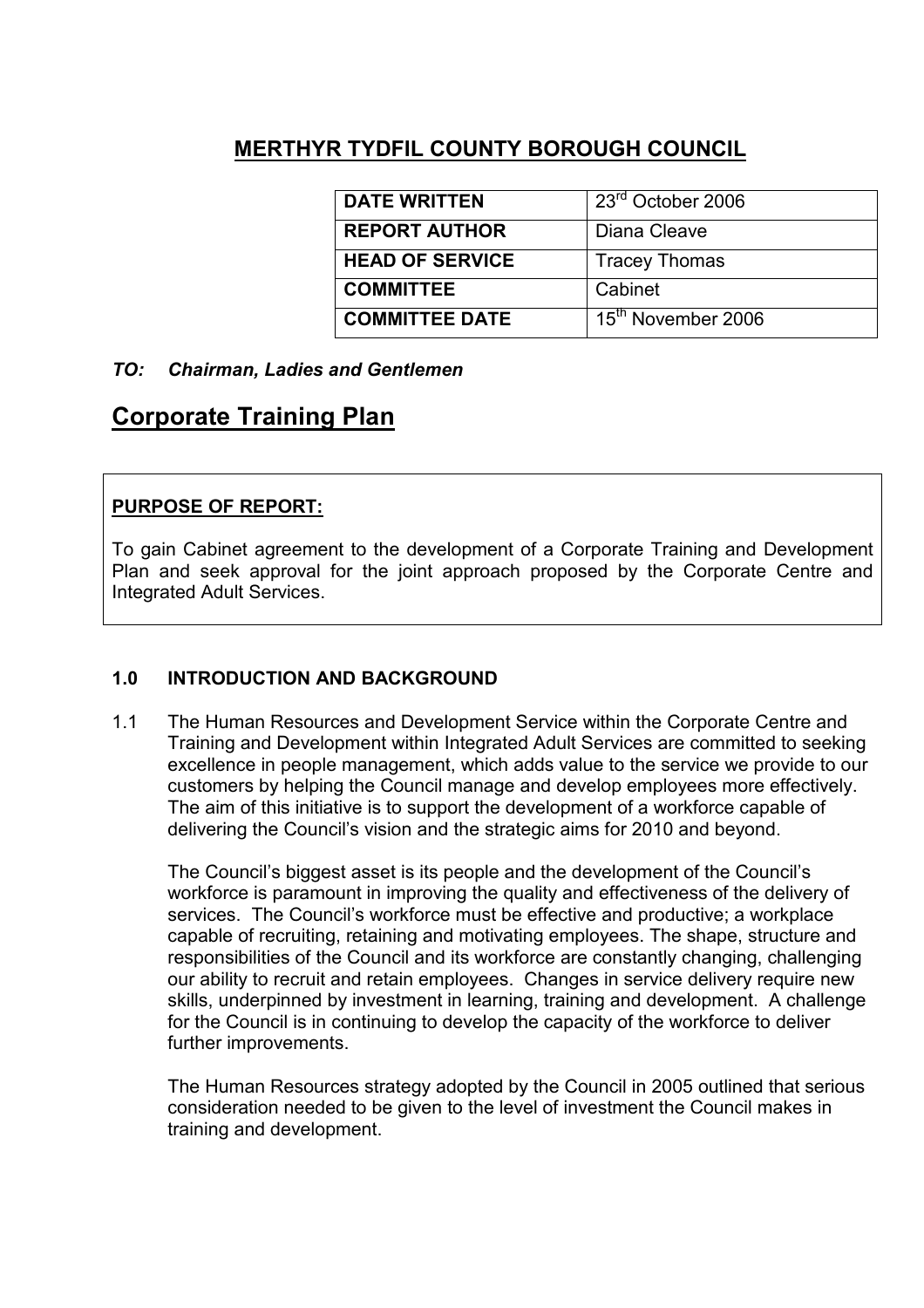#### 2.0 PROPOSED CHANGES

2.1 It is proposed that two directorates, the Corporate Centre and Integrated Adult Services work on a Corporate Training Plan in partnership to maximise resources, share expertise and link corporate training to the Skills Agenda of Merthyr Tydfil.

The Corporate Training Plan will coordinate training and development opportunities to meet both the needs of employees and Councillors, and the objectives of the Council in delivering excellent services. This will aid in sustaining an organisation capable of achieving the Authority's current and future objectives and within which people are supported to develop and thrive.

By implementing a Corporate Training Plan, Merthyr Tydfil County Borough Council will be able to:

- Ensure employees and councillors have the appropriate knowledge and skills to be a productive member of the team.
- Improve retention of employees as they are motivated and developed.
- Increase effectiveness of employees in relation to their roles.
- Increase efficiency of budgets spent on learning, training and development for employees and councillors.
- Ensure areas of development identified in individual Personal Performance and Development Plans are acted upon.
- Increase the skills base of Council employees.

#### FINANCIAL IMPLICATIONS

There are no financial implications for the development of the plan itself, although there may be implications relating to the delivery of the plan that will be subject to further reports to Council. The plan will be instrumental however in setting the strategic direction for training budgets across the Council in 2007/2008.

#### RECOMMENDATION(S)

That Cabinet agrees to the joint approach and the development of a Corporate Training plan.

#### JILL SHUKER DIRECTOR OF CORPORATE CENTRE

GIOVANNI ISINGRINI DIRECTOR OF INTEGRATED ADULT SERVICES